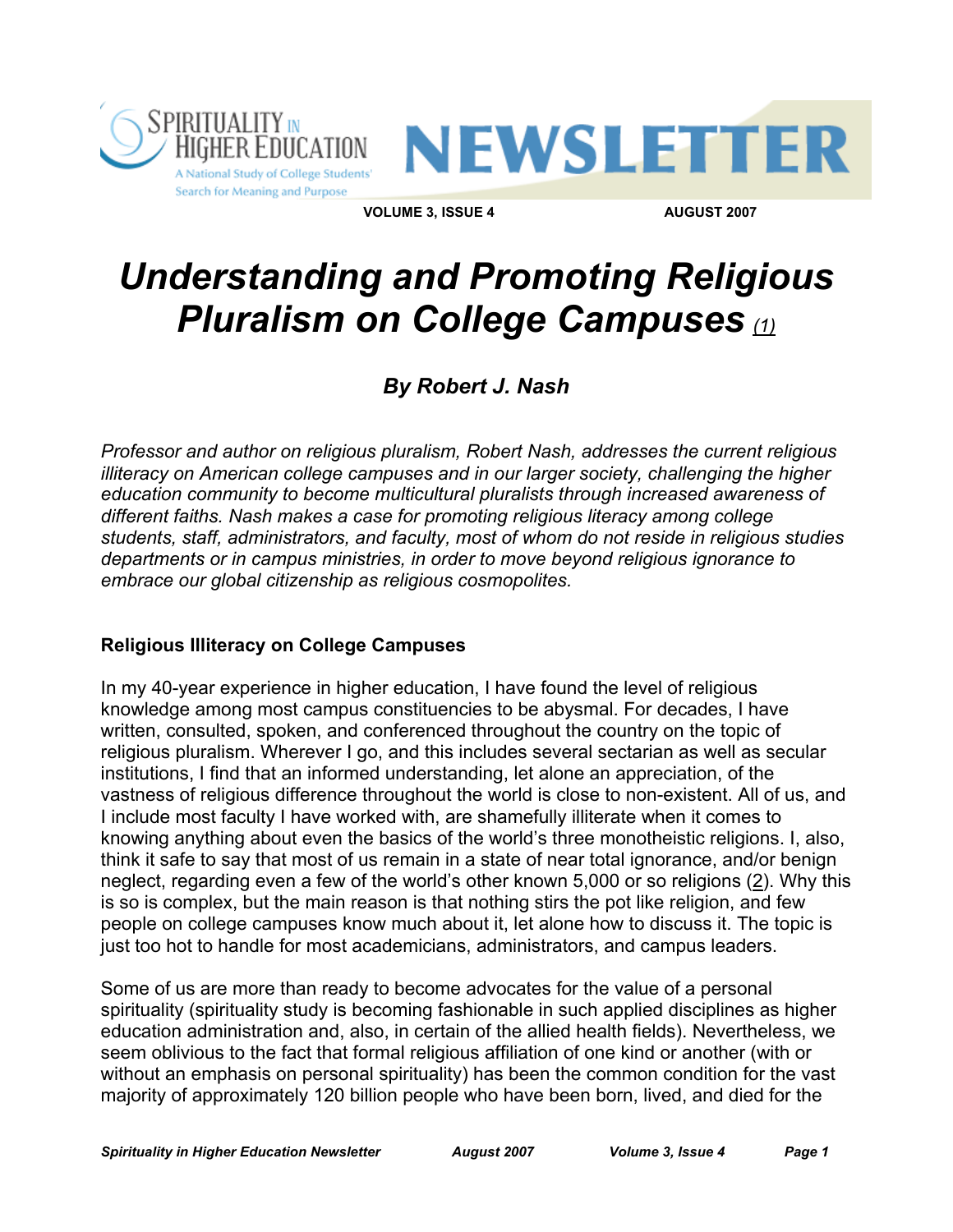last 3,000 years or so. Most of these people would never think of distinguishing between being spiritual or being religious. For them, there is no functional distinction, because spirituality is, at best, a byproduct of a formal religious commitment. Today, I would wager, for the seven billion people who presently inhabit this small planet called earth, it is probably safe to say that at least two-thirds of them count their institutional religious affiliations to be among their most important identities. Statistical evidence bears me out (3).

# **Current Religious Statistics**

Here are some current, early third millennium, statistical reminders of how, globally, the religious world is radically changing: By the year 2025, India's population alone will reach 1.5 billion people, of whom 1.2 billion will be observant Hindus. By 2025, Muslims worldwide will outnumber Jews by over a hundred to one, and will even outnumber Christians. It is important to note that, unlike some Christians, there are few "nominal" Muslims among those who self-identify as believers in Islam. At the present time, Buddhism is the fourth largest religion in the world, at one time in its  $20<sup>th</sup>$  century history claiming 20% of the world's people. By 2025, Buddhism will be the main religion of East and Southeast Asia, in such populous nations as China, Vietnam, and Thailand.

In the United States, by 2025, 100 million Americans will claim Hispanic origin, and upwards of 60 million citizens will claim Chicano descent. At the present time, 70% of Latinos are Catholic and 30% are Evangelical Protestants in the United States. Moreover, very conservative forms of Christianity are on the rise in Latin America. In European nations, the figures are quite different due to an increasing secularization. In Great Britain, 44% of the British claim no religious affiliation whatsoever. In France, only 8% of the population identifies as practicing Catholics. And in Italy, despite the hegemony of the Vatican, religious identity has declined steeply in recent years, as less than 10% of Italian Christians claim to be active practitioners of their faiths. Finally, in Africa at the present time, there is a stunning growth of Christianity, especially its most conservative, evangelical, and Pentecostal forms. Approximately, 8.5 million people on that continent convert to Christianity every year, an average of 23,000 a day.

Finally, it always shocks my students whenever I cite current statistics from a number of sources that roughly one-quarter to one-third of the world's population, perhaps one-and-ahalf billion people, identifies as non-believers (4). And yet few of my colleagues, and even fewer of my students, can articulate the conceptual differences between and among secular humanists, scientific humanists, atheists, pantheists, agnostics, deists, pagans, wiccans, or free-thinkers. There is as much widespread illiteracy in higher education regarding the hundreds of non-religious belief systems as there is for religious belief systems. Ignorance of worldview diversity plays no favorites in higher education. I think it safe to say that Americans in general remain shockingly ignorant of a variety of worldviews dissimilar to their own.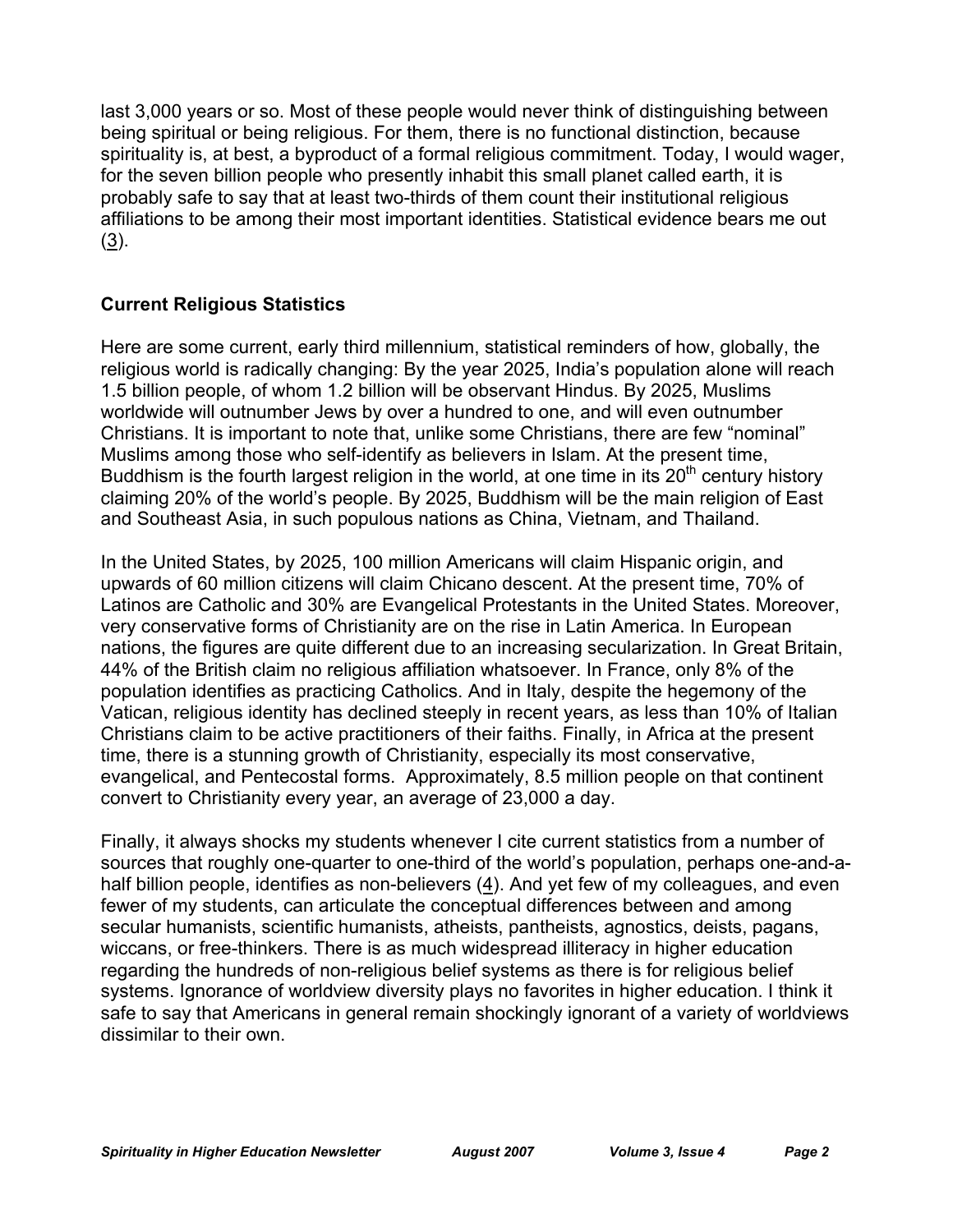#### **Are We Really Multicultural Pluralists?**

We in higher education claim to be open-minded, multicultural pluralists. At least on the surface, we strive to teach, and endorse, cultural difference of all kinds. We support the cause of social justice. We work hard in so many areas of higher education to engender respect, recognition, and understanding of cultural difference. But we do little to help students examine, and understand, their own, and others', *religious* backgrounds (or lack of them). I believe that an appreciation of religious pluralism begins with an understanding that the religious world is radically diverse and constantly changing. Moreover, I contend that, for those of us who live and work on college campuses, to be ignorant of the expanding, diverse religious landscape throughout the world is to court international disaster in the decades ahead.

Closer to home, religious illiteracy is leading to an alarming growth of religious stereotyping on some college campuses. Fortunately, incidents of outright religious bigotry are not widespread, at least not at the present time. However, the sad lesson of history is that antireligious bigotry (like all bigotry) starts small before it grows tall. Stereotyping (no matter how trivial) frequently breeds counter stereotyping, born out of defensiveness and anger. Anger sometimes results in separation. Separation easily grows into separatism and isolation. Balkanization, in turn, can lead to a defiant exclusionism. Exclusionism can fuel an arrogant triumphalism. In addition, as religious history has demonstrated time and time again, triumphalism often gives way to a period of aggressive proselytizing, forced attempts at conversion, and even violence.

Even now, on many campuses, members of minority religious groups are asserting their rights to autonomy, and, in some cases, complete separation. Many Eastern religious groups demand their own faith centers instead of having to worship in formerly Christian chapels. Muslim students are angry because they do not have a prayer space of their own. They are tired of sharing space with Christians or Jews. They want prayer rugs not pews. So, too, Buddhists want a separate location for a meditation room. Jews want their own chapel sites complete with Torah scrolls. On some Catholic campuses, representatives of non-Christian religions are insisting on autonomous spaces for the full expression of their own devotions. In fact, several groups of evangelical Christians in secular universities are feeling ghettoized because their own worship areas are contracting in size, given the escalating demands for space by other religious groups (5).

My worry is that unless these separate groups are able to come together to dialogue openly in designated, multi-faith, dialogue spaces, in classrooms, residence halls, and cafeterias, then religious Balkanization, and the triumphalism and suspicion of others that are its inevitable byproducts, will sooner or later threaten to fragment entire campuses. Since the immigration boom of the 1960s, to mention only a few examples, there are presently 10 million Muslims, three to five million Buddhists, and two million Hindus in the United States. Their numbers are continuing to grow dramatically, and their children have reached college age.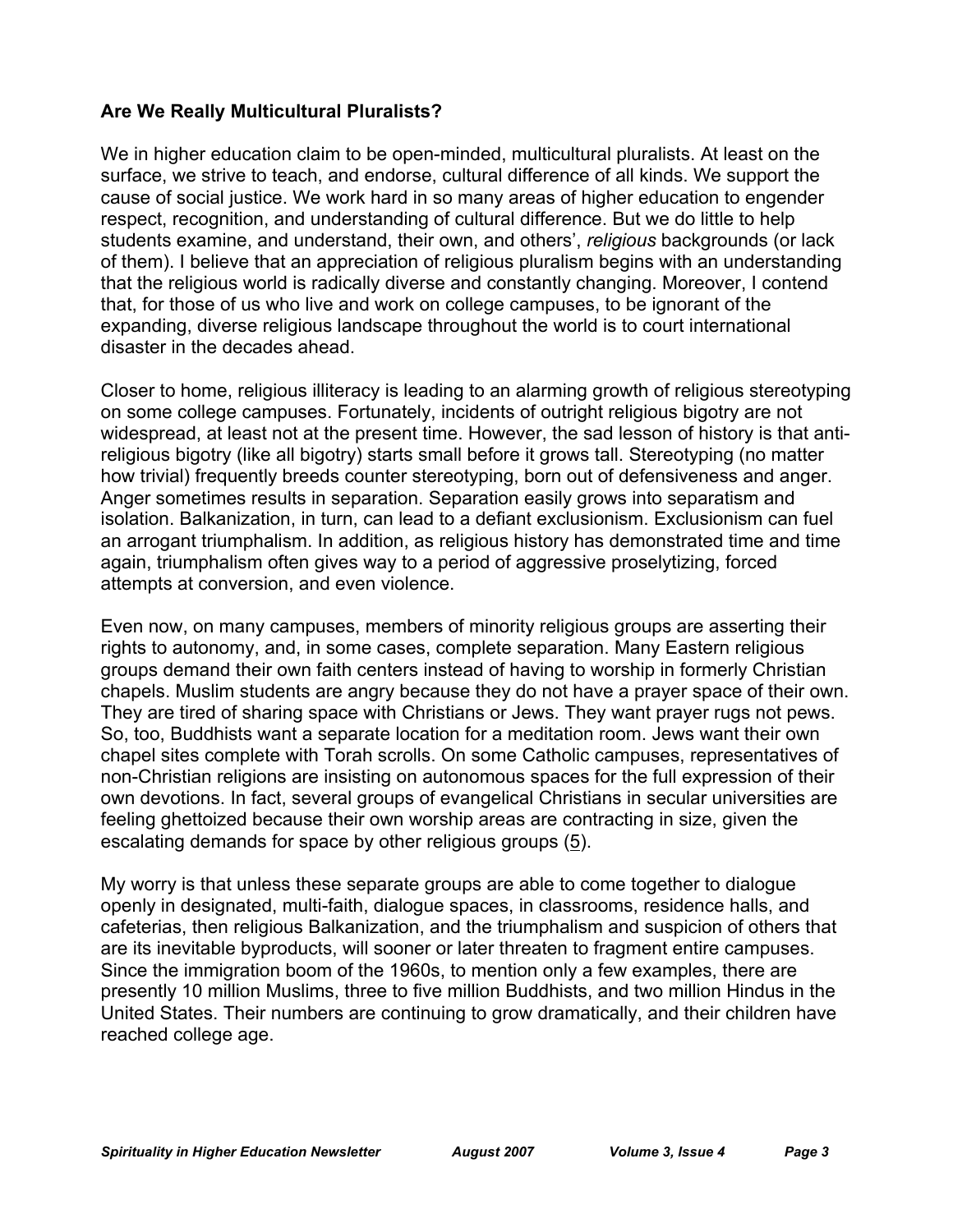Also, the number of evangelical Christians has increased almost exponentially, not just in the United States but throughout the world, constituting in some parts of the globe onefourth of the adult population, and, in this country, nearly one-third of all religious believers. The conclusion is inescapable, if only we are willing to recognize it: *real pluralism on college campuses today is religious*, and this phenomenon presents all of us with an educational opportunity that is unique. Left untapped and misunderstood, the phenomenon can only bring us unmitigated grief.

# **Some Religious "Facts" Regarding the Five Major Religions**

For example, in all my work in higher education, I have found very few students, faculty, or administrators who know the following religious "facts." I mention only a few of these facts in relation to the world's *five major religions* because these religions have the largest number of adherents. Actually, there are thousands of such facts for hundreds of the world's lesser-known religious narratives that will forever remain a mystery to most of us. In the United States alone, there are anywhere from 1,500 to 2,000 so-called "alternative religions," many of which are derivatives of one kind or another of the five major world religions. Keep in mind that for many believers throughout the world, these "facts" can be a matter of religious life or death, both figuratively and literally. Also, keep in mind that barring guided opportunities on college campuses to reach a mutual understanding of religious difference via unbounded, inclusive dialogue and moral conversation, the likelihood is great that campuses could someday become free fire zones for a variety of religious xenophobics  $(6)$ .

• *Evangelical, Pentecostal, and Fundamentalist Christians are not all the same*. Evangelicals emphasize the spreading of the "good news" in the Gospels through overt missionary activity. For them, eternal salvation is won mainly by faith and not by good works or through the sacraments alone. Fundamentalists believe in a literal interpretation of the Bible, particularly as this applies to matters of faith and morals. And Pentecostals stress direct inspiration from the Holy Spirit as the key to God's Kingdom. In some areas, all three groups of Christians are in agreement, in some they are not. At the very least, their religious *emphases* are different. Christianity is not a religious monolith, and neither is any other religious belief system. Intramural religious diversity rules the day everywhere in the world. Christianity is a mansion containing innumerable rooms that house conservatives, moderates, liberals, and radicals, each of whom differs—some substantially—on matters of faith, doctrine, practice, and morals. In fact, there is as much difference *within* Christianity as there is *between* Christianity and all the other world religions.

• *So, too, Judaism is a diverse belief system*. Not all religious Jews are Zionists, for example. Zionism is a political, not a religious, movement to establish and develop a Jewish national homeland in the land of Israel. Often, though, commentators in the media, who disapprove of the policies of the Israeli government against the Palestinians, paint all Jews to be pro-Israel, anti-Arab, political and religious zealots. This is inaccurate. Noam Chomsky, for example, is an outspoken Jewish critic of Zionism and a non-believer. Unfortunately, the damage is done in the minds of much of the public. Sadly, if the popular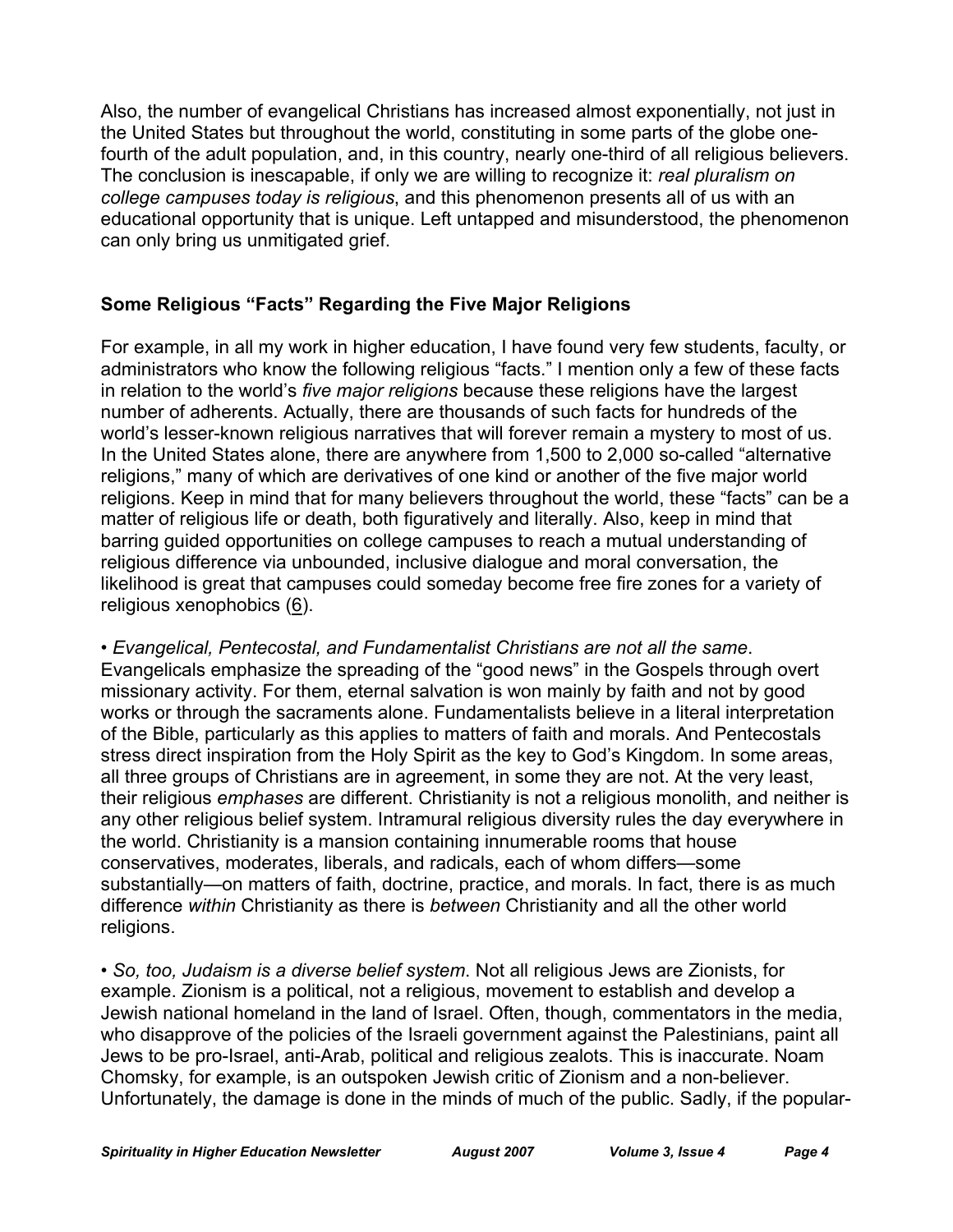culture stereotype rings true for many people that *all* Jews are Zionists, then, for them, all Jews, whether they are religious or not, really have only one major agenda—strengthening the homeland of Israel, regardless of who is harmed along the way, particularly if they are Palestinian or Lebanese Muslims.

Not only are all Jews *not* Zionists, but neither are they all Conservative, Orthodox, or Reform believers in Judaism. Some are secular humanists, and some have even founded new religious movements. In fact, there is a movement within Judaism called "Reconstructionism," created in the 20<sup>th</sup> century by Mordecai Kaplan, an American rabbi, theologian, educator, and innovator. This movement attempts to be responsive to the reality of constant change in Jewish life. It thinks of Judaism as primarily social and cultural and not religious. Thus, it emphasizes the values of democracy, social action, and Jewish continuity over strictly theological matters. Reconstructionism even rejects some core Jewish religious ideas, such as the belief that the Bible is the word of God. Kaplan taught that God is neither supernatural nor transcendent. In contrast, God is immanent, located within the believer and the social order. Kaplan also rejected the notion of Jews as God's chosen people, thinking this claim to be arrogant and exclusivist.

• *There is not a single passage in the Qur'an that equates the term "jihad" with "holy war" or "terrorism.*" These are gross distortions of the word. *Jihad* actually means "effort, excellence, and exertion" in behalf of an individual's becoming stronger in Islamic spirituality and moral behavior. Muslims are urged by their sacred scriptures to wage *jihad* with the *Qur'an*, not with weapons of destruction, mass or otherwise (except in selfdefense and fighting against oppression, much like just war theory in Christianity). A genuine, Muslim jihadist works on himself first and foremost. In actuality, the world's leading terrorists today are not Muslim extremists. They are the Tamil Tigers in Sri Lanka, a secular, Marxist-Leninist group with Hindu roots.

Furthermore, Muslim women are not always and everywhere collectively subjugated and subordinated in the name of a "misogynistic" religion that confers all power on men. Islam does not encourage the mutilation of a woman's clitoris. In actuality, excision, infibulation, and female genital mutilation have nothing whatever to do with Islam. (Clitoridectomy is a practice common in some African tribes, especially in Somalia.) The *Qur'an* neither sanctions or encourages any of these practices. In fact, it frowns upon them. Some Muslim scholars actually argue that, in many ways, women's rights are respected more in the Muslim world than in parts of the Christian world.

For example, Islamic doctrine teaches that men and women were created equally, from the same, single "soul" (Surah 4:1). Thus, their rights, and responsibilities, are equal to men's. Both men *and* women can initiate divorce proceedings in most Islamic countries. Furthermore, women, even female orphans, are granted strong financial rights in divorce and inheritance settlements everywhere. Muslim women are able to own property, accumulate financial wealth, and be fully self-supporting, if they so choose. Muhammad's first wife, Khadijah, was a successful and wealthy business woman, who was actually Muhammad's employer before they married.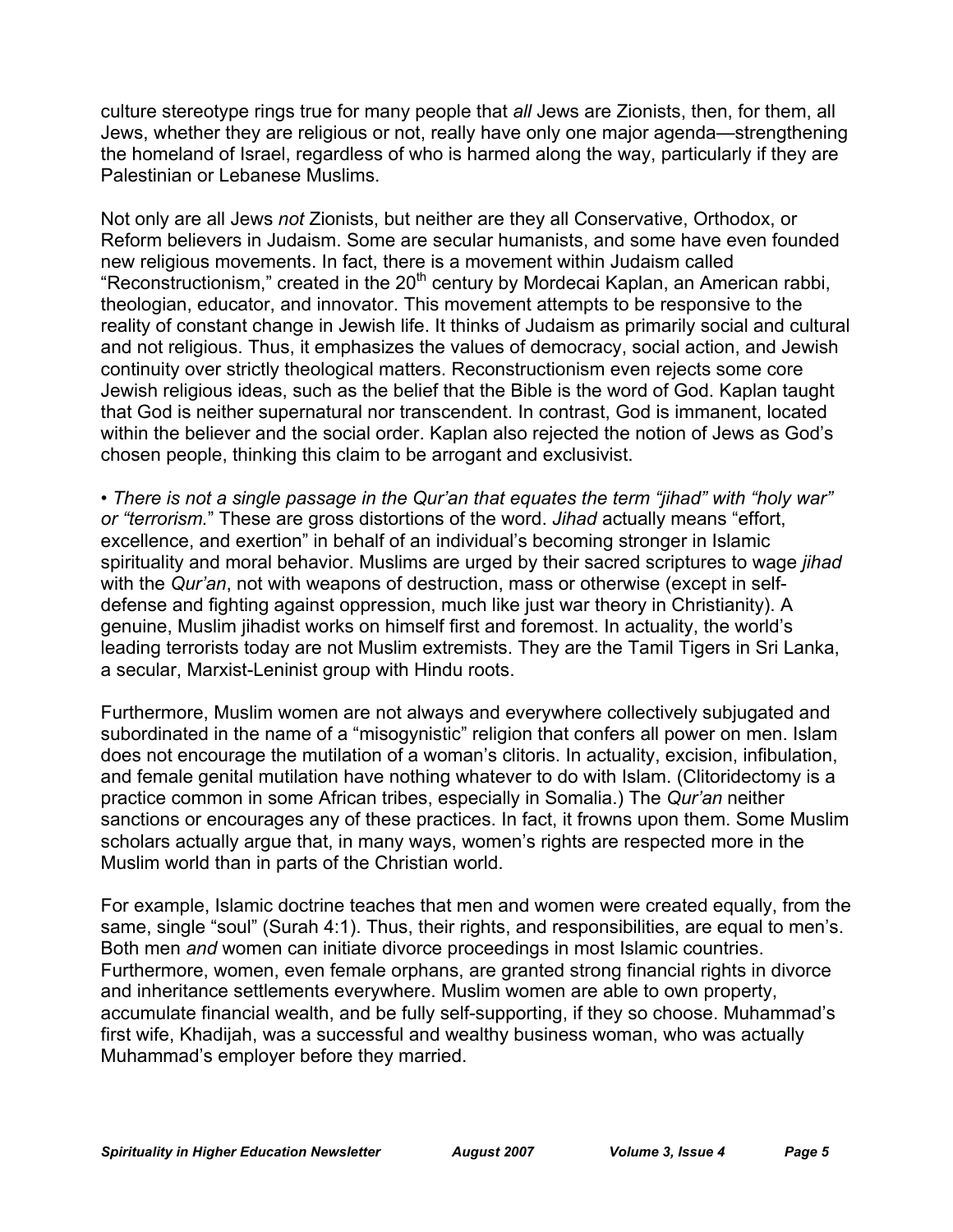Another little known fact is that Islam does not advocate hunting down unbelievers and, then, torturing and killing them, unless they either recant or convert. The passage usually taken out of its full, historical context (and mistranslated) in the *Qur'an* (9:5) and often used to justify this stereotype is: "Slay the unbelievers wherever you find them, and take them captives and besiege them and lie in wait for them in every ambush." The Arabic word for "unbelievers" is more accurately translated as "idolaters." Thus, the entire passage (9:1-6) goes on to explain that the idolaters are actually a group of pagan warriors who violated a peace treaty with the Muslims. It is a specific instruction for Muslims, subject to all the rules for just war, who find themselves unfairly attacked by an enemy. The passage commands that a four-month warning period be given to the enemy before war commences. And it allows the military opponent to renounce the fight and seek help, with no precondition requiring a conversion to Islam.

• *Hindus are not of one mind in supporting a caste system*. To reduce Hinduism, and Indian society in general, too simplistic caste-depictions is really the product of a prejudicial, Western Orientalism. Orientalism is the view that the United States constructed a fictional narrative of so-called "Oriental" beliefs and practices in order to justify Western imperialism in the Middle East and in Southeast Asia. Castes in large, urban sectors of Indian society are actually breaking down.

In fact, "caste" as an institution in India will most likely become more of an historical anomaly and an embarrassing curiosity, much as the institution of slavery has become in the United States. Progressive Hindus, such as Arya Samaj, Gandhi, and Ambhedkar, repudiated the principle of caste discrimination in India, based on a person's *varna* (color), which is a social, not a religious, category. Later, Gandhi's India Constitution outlawed it. The "untouchables" *(dalits*) were those human beings who were considered inferior because of their color, birth, and occupation. To this day, some discrimination still exists against these men and women, even though Gandhi described this prejudice as a "crime against humanity."

Moreover, *not all Hindus are polytheists who believe in hundreds of thousands of gods*. For Hindus, there is, in theory, an infinity of possible *representations* of the Divine. Thus, for a majority of Westerners who might be prone to stereotypes based on misinformation and/or ignorance, this proves that Hindus must be polytheists. In response, most Hindus would assert that the Divine cannot be pinned down, because the Ultimate Godhead is beyond gender, number, or human comprehension. Thus, an endless array of manifestations of this God is necessary. There are, throughout India, thousands of unique temples and shrines, as well as countless public and private sites that display colorful and imaginative icons representing a multiplicity of deities.

Hindus, in contrast to Western stereotypes, believe in One Ultimate Godhead, but they also believe there are innumerable ways of depicting this Divinity. This variety of manifestations of pan-Hindu gods and goddesses springs from a profound sense of respect and awe, as well as from an awareness that naming the ineffable always ends up distorting, and limiting, the eternal mystery of the Divine Being. Hindus, unlike the vast majority of Western believers, know their limitations when dealing with a Supreme Being.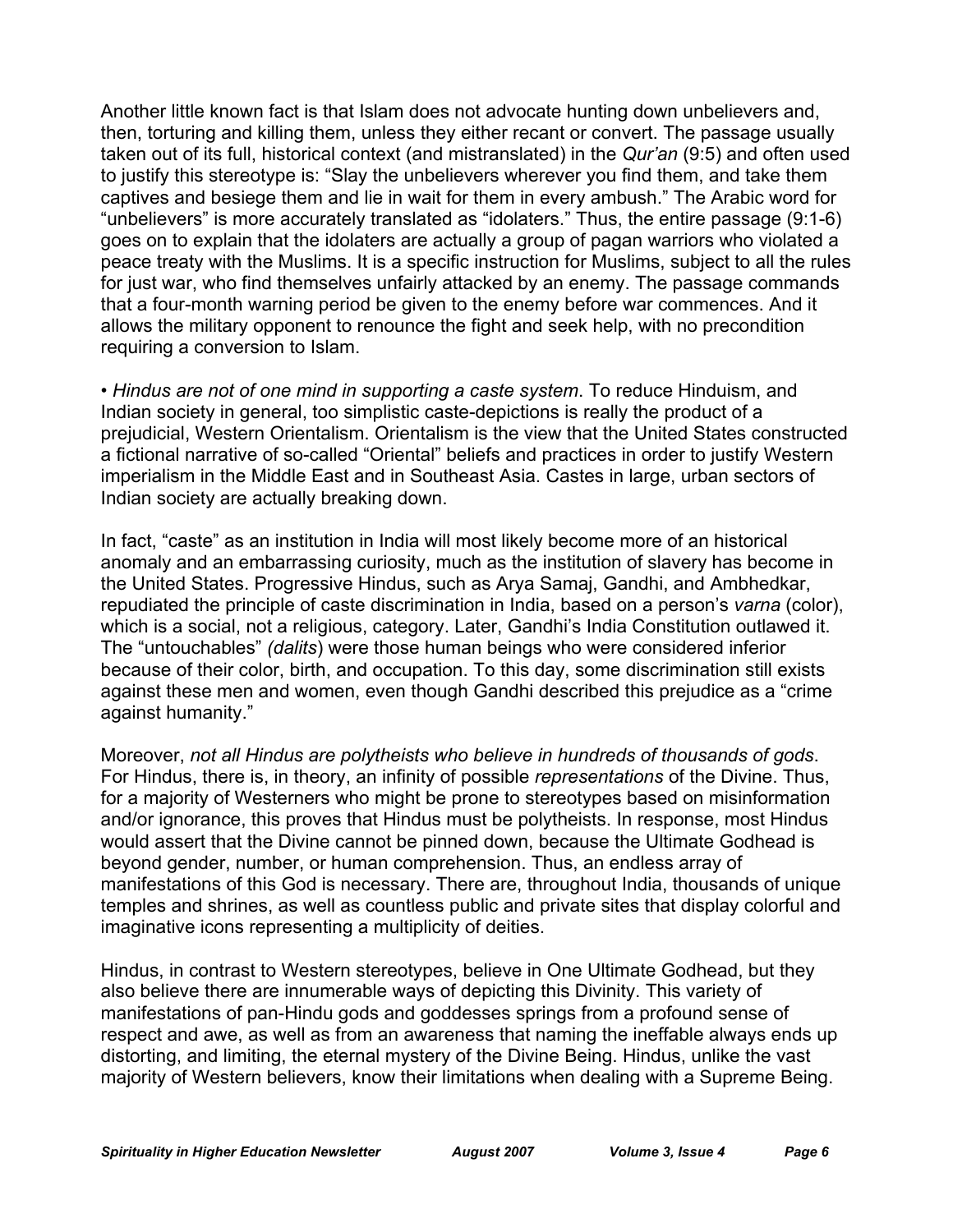Therefore, they seek a variety of indirect relationships, via a plethora of deities and subdeities, with the Ultimate Godhead.

• *Not all Buddhists are atheists*. Theravadins, for example, insist to this day that the Buddha is not a god, and that there are no deities in Buddhism. All attempts to honor the Buddha, therefore, are never meant to be acts of divine worship. Instead, they function to remind the believer that the Buddha had virtues worth emulating, and these are necessary in order to gain enlightenment. For some Theravadins, honoring the Buddha might even help them to gain release from the repetitive karmic cycle of birth, death, and rebirth.

Mahayanans, on the other hand, teach that those who are enlightened, and thus released from the cycle of reincarnation, can be treated as deities. These are "celestial bodhisattvas" or "celestial Buddhas." They work miracles, and they intervene in the affairs of the world. One of the famous Mahayanan gods is Avalokiteshvara ("Lord Who Looks Down on Us"). In actuality, there are a number of celestial Buddhas in the Mahayana tradition. Another well-known celestial Buddha is Amitabha ("Infinite Light") who is said to have created a paradise for enlightened Buddhists after their deaths. Whether or not Buddhists are atheists or theists depends on their membership in particular sects in particular parts of the world. The fact is that there have always been Buddhists who revere local deities and spirits. And there have always been others who do not. It is important to note, however, that few Eastern Buddhists would ever call themselves "atheists." This is a Western term, and it is largely beside the point.

Also, *the Buddhist emphasis on impermanence and suffering does not translate to a hatred for living and a love for suffering and dying*. Buddhists believe that what is ultimately perishable must be cherished, and loved, while it lasts. For the Buddhist, the fact that our lives are finite and short, like the flickering lamp, ought to motivate us to be more mindful of the present moment, to wring as much joy and happiness out of our passing lives as we can. As in suffering, an awareness of our impermanence has the potential to make life sweeter.

To this purpose, Zen Buddhists, among others, practice mindfulness, the ability to be here and now, and to observe everything that happens in the moment. Mindfulness entails remaining positive at all times. It means ridding the mind of negativism and striving for equilibrium. It means being tuned in to our own propensity to continue to crave and grasp the ultimate cause of all our suffering. Above all, however, it means that we need to respect all of life and to engage it compassionately and tenderly. And, on a personal level, it urges us to embrace and kiss our joys as they fly, even as we experience the inevitability of our suffering and dying.

# **Beyond Religious Illiteracy: Becoming Religious Cosmopolites**

The reason I mention but a small sample of these unknown religious "facts" is to emphasize that not only do most Americans know very little about their own religions, they know even less about others. This pandemic illiteracy about the beliefs that motivate most inhabitants of our planet is a near-certain predictor of disaster for living in a world, and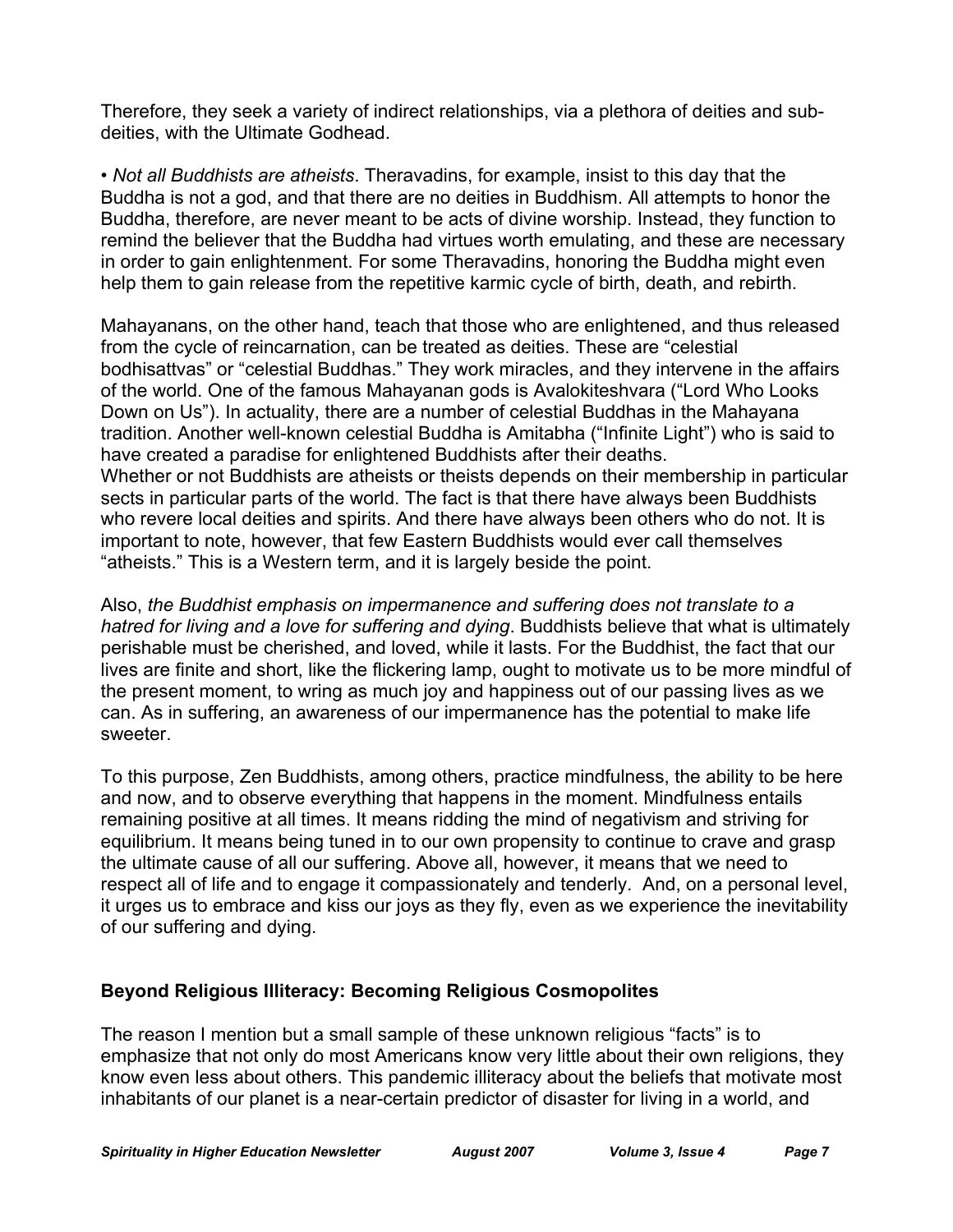studying in a higher education system, that is becoming increasingly more cosmopolitan and religiously diverse. Kwame Anthony Appiah, the Ghanean scholar, has attempted in his writing to rescue the concept of "cosmopolitanism" from the sneering elites who use it primarily to put down what they disdainfully call "provincialism." For Appiah, cosmopolitanism is the awareness that each of us is not only a member of a particular community of belonging, but each of us is also a citizen of the world. Therefore, each one of us needs to have a profound sense of our obligations to others beyond our kith and kin  $(\underline{7})$ .

This means, among other things, that we need to take the trouble to understand the cultural practices and beliefs of particular human lives everywhere, including, primarily, their religious rituals and beliefs. We need to become what I would call "religious cosmopolites." This also entails that we develop a sense of obligation to be kind, even hospitable, to these "religious strangers" so that we might learn from them. One way of doing this is to explore in depth, and with an open mind, what others might hold to be religious truth. It is in their religious narratives, according to Appiah, that we can best make a real human contact with the strangers in our midst. I could not agree more strongly. And this is the reason why I have spent the last two decades of my professional career writing, speaking, and teaching about ways to bring "religious strangers" into our higher education communities, and to learn how to understand and accept them warmly and respectfully.

As a growing reaction to religious strife throughout the globe, long before what happened on September 11, 2001 when three airplanes became deadly missiles, I had become convinced of the necessity of experiencing ourselves as interconnected, cosmopolitan citizens of the world. No longer, I felt, could any of us continue to think of religions outside the Judeo-Christian axis to be unimportant, or inferior, in the global scheme of things. No longer could we be content to ignore the need for religious and spiritual understandings on our college campuses. No longer could we, as professors, administrators, and campus leaders, afford merely to intellectualize religious and spiritual differences in a bemused, dismissive, or detached manner; or to adopt an approach of simple religious tolerance wherein we do some superficial ceremonial "sharing"; or even be content to mention religious differences only in passing, if we bother to do so at all. In the global society we live in, we no longer have the luxury of thinking about religion as merely a private affair, something best left to the home, church, synagogue, mosque, ashram, or temple. Religion has long since gone public, in some places with a whimper, and in other places with a bang. Finally, no longer can we marginalize the centrality of religious difference in our colleges and universities, because it is here where educators are best able to foster an informed sense of pluralism.

*Robert J. Nash has been a professor in the College of Education and Social Services, University of Vermont, Burlington for 38 years. He specializes in philosophy of education, ethics, higher education, and religion, spirituality, and education. Nash holds graduate degrees in English, Theology/Religious Studies, Applied Ethics and Liberal Studies, and Philosophy/Educational Philosophy. Currently, he administers the Interdisciplinary Master's Program, and teaches ethics, religion, higher education, and philosophy of education courses, as well as scholarly personal narrative writing seminars across four programs in the college. He also serves on the editorial board for the Journal of Religion & Education. Since 1996, Nash has published eight books, including Teaching About Religion in American Schools and Colleges, Religious Pluralism in the Academy: Opening the Dialogue, and Teaching Adolescents Religious Literacy in a Post-9/11 World: Extending the Reach of Multiculturalism.*